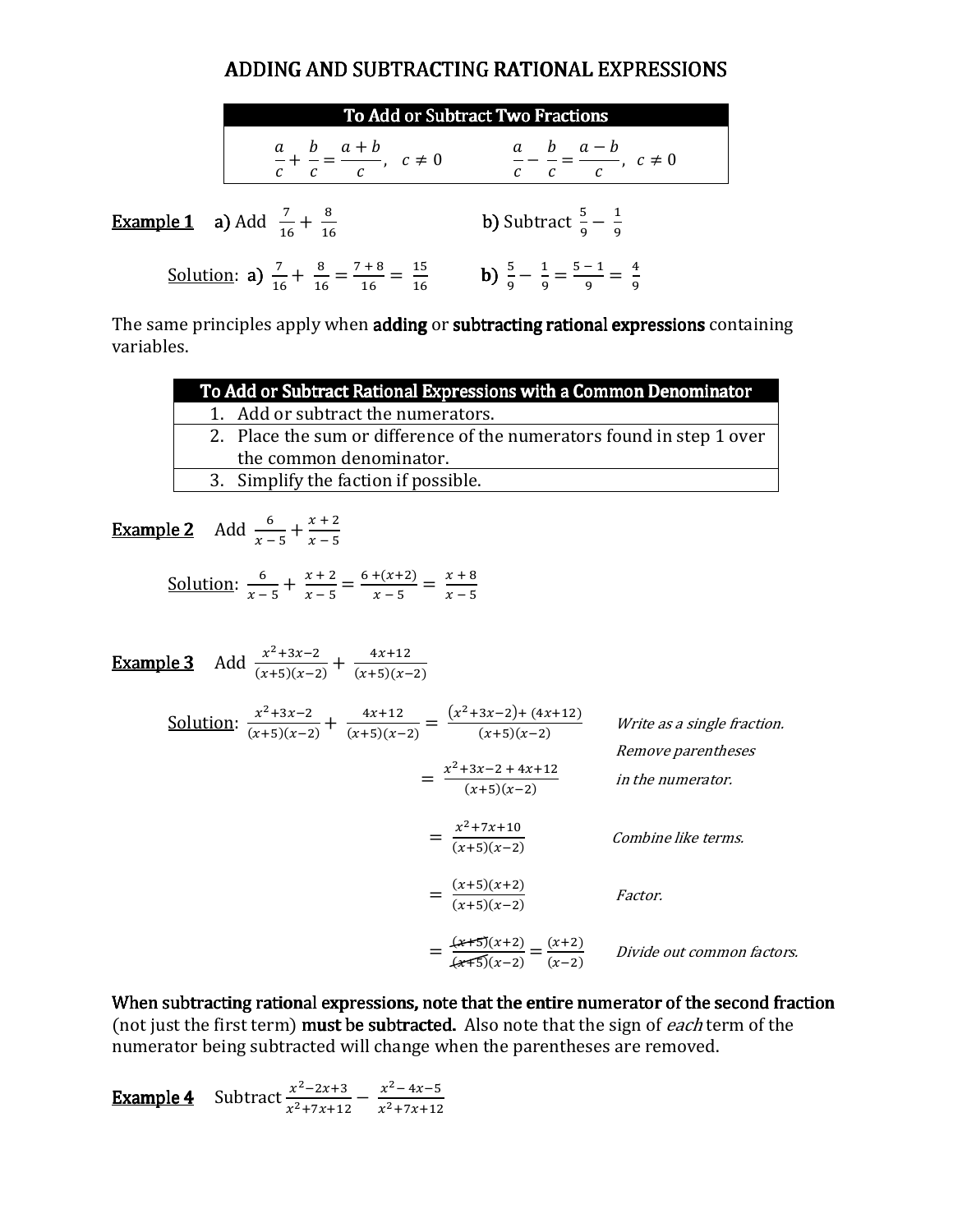Solution: 
$$
\frac{x^2 - 2x + 3}{x^2 + 7x + 12} - \frac{x^2 - 4x - 5}{x^2 + 7x + 12} = \frac{(x^2 - 2x + 3) - (x^2 - 4x - 5)}{x^2 + 7x + 12}
$$
  
\n
$$
= \frac{x^2 - 2x + 3 - x^2 + 4x + 5}{x^2 + 7x + 12}
$$
  
\n
$$
= \frac{2x + 8}{x^2 + 7x + 12}
$$
  
\n
$$
= \frac{2(x + 4)}{(x + 3)(x + 4)}
$$
  
\n
$$
= \frac{2(\cancel{x + 4})}{(x + 3)(\cancel{x + 4})}
$$
  
\n
$$
= \frac{2(\cancel{x + 4})}{x + 3}
$$
  
\n
$$
= \frac{2}{x + 3}
$$
  
\nDivide out common factors.

### FINDING THE LEAST COMMON DENOMINATOR

When you add or subtract fractions, you begin by finding a common denominator. This is what you must do when you add or subtract rational expressions. We seek the least common denominator, LCD, because this produces the easiest calculations.

You can add or subtract rational expressions only when you have a common denominator. Here the least common denominator, LCD, of a collection of denominators is the smallest expression that is divisible by each of the given denominators. This is equivalent to saying that the least common denominator is the least common multiple, LCM, of all denominators in the collection.

| To Find the Least Common Denominator of Rational Expressions |                                                                        |  |
|--------------------------------------------------------------|------------------------------------------------------------------------|--|
|                                                              | 1. Factor each denominator completely. Any factors that occur more     |  |
|                                                              | than once should be expressed as powers. For example,                  |  |
|                                                              | $(x-3)(x-3)$ should be expressed as $(x-3)^2$                          |  |
|                                                              | 2. List all different factors (other than 1) that appear in any of the |  |
|                                                              | denominators. When the same factor appears in more than one            |  |
|                                                              | denominator, write that factor with the highest power that             |  |
|                                                              | appears.                                                               |  |
|                                                              | 3. The least common denominator is the product of all the factors      |  |
|                                                              | listed in step 2.                                                      |  |

**Example 1** Find the least common denominator.

$$
\frac{1}{5} + \frac{1}{y}
$$

 $\mathcal{Y}$ Solution: The only factor (other than 1) of the first denominator is 5. The only factor (other than 1) of the second denominator is y. The LCD is therefore  $5 \cdot y = 5y$ .

Example 2 Find the LCD.

$$
\frac{2}{x^2} - \frac{3}{7x}
$$

Solution: The factors that appear in the denominators are 7 and x. List each factor with its highest power. The LCD is the product of these factors.<br> $\frac{Higher\ power\ of\ x}{\frac{F}{\sqrt{F}}}\$ 

$$
LCD = 7 \cdot x^2 = 7x^2
$$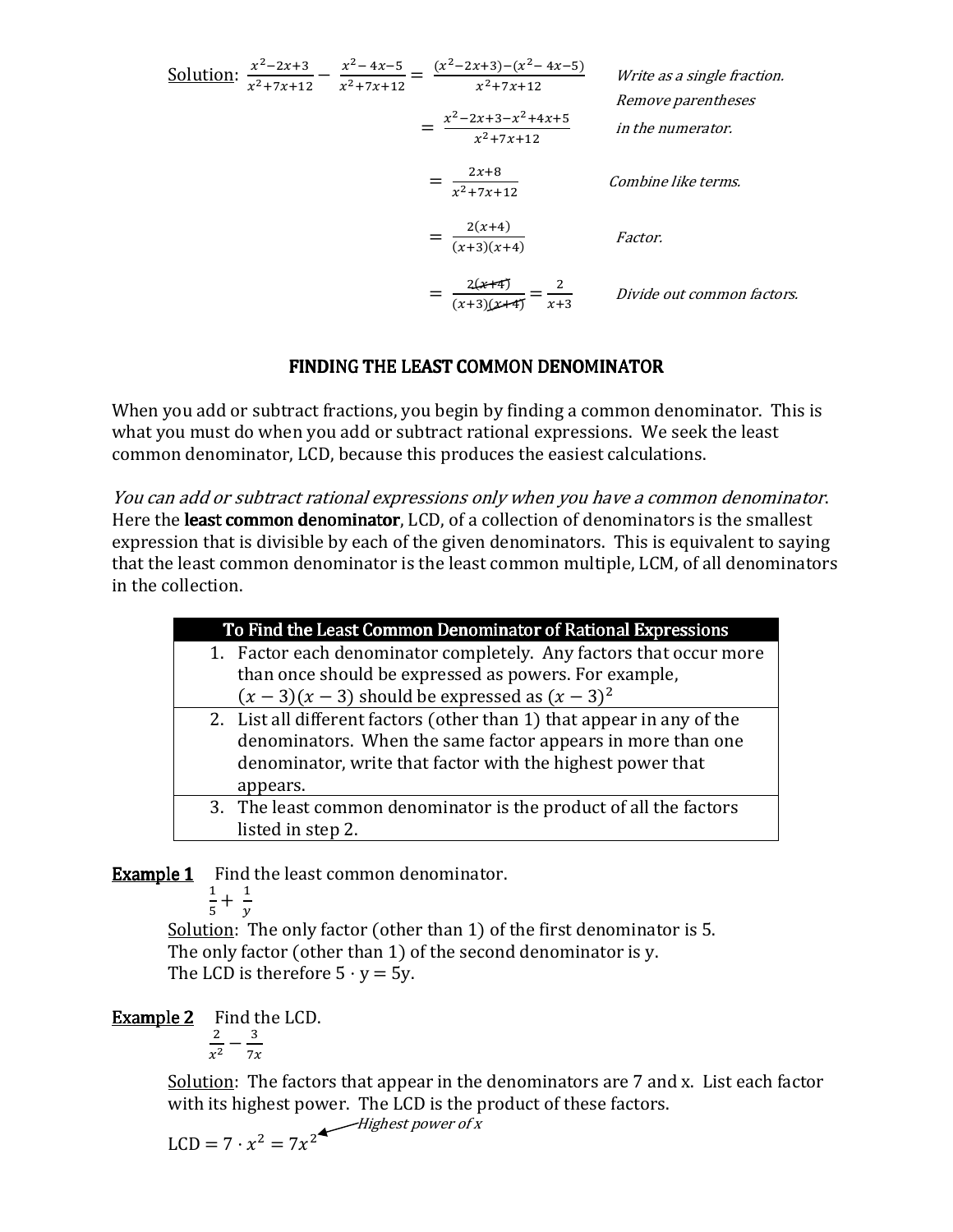**Example 3** Find the LCD.

$$
\frac{1}{18x^3y} + \frac{5}{27x^2y^3}
$$

<u>Solution</u>: Write both 18 and 27 as products of prime factors:  $18 = 2 \cdot 3^2$  and  $27 = 3^3$ .

 $\mathbf 1$  $\frac{1}{18x^3y} + \frac{5}{27x^2y^3} = \frac{1}{2 \cdot 3^2}$  $\frac{1}{2 \cdot 3^2 x^3 y} + \frac{5}{3^3 x^2 y^3}$ The factors that appear are 2, 3, x, and y. List the highest powers of each of these factors. LCD =  $2 \cdot 3^3 \cdot x^3 \cdot y^3 = 54x^3y^3$ 

Example 4 Find the LCD.

$$
\frac{5}{x} - \frac{7y}{x+3}
$$

Solution: The factors in the denominators are x and  $(x+3)$ . Note that the x in the second denominator,  $x+3$ , is a term, not a factor.  $LCD = x (x+3)$ 

**Example 5** Find the LCD.

$$
\frac{7}{3x^2-6x} + \frac{x^2}{x^2-4x+4}
$$

Solution: Factor both denominators.

$$
\frac{7}{3x^2 - 6x} + \frac{x^2}{x^2 - 4x + 4} = \frac{7}{3x(x - 2)} + \frac{x^2}{(x - 2)(x - 2)} = \frac{7}{3x(x - 2)} + \frac{x^2}{(x - 2)^2}
$$

i,

The factors in the denominators are  $3$ , x, and  $(x-2)$ . List the highest powers of each of these factors. LCD =  $3 \cdot x \cdot (x - 2)^2 = 3x(x - 2)^2$ 

After you have determined the least common denominator of the given denominators, the task becomes one of writing each given expression as an equivalent expression whose denominator is the LCD. This process is illustrated in the following examples.

**Example 1** Write the fraction  $\frac{9}{8cd^2}$  as an equivalent fraction with a denominator of  $40c^2d^2$ . <u>Solution</u>:  $\frac{9}{8cd^2} = \frac{?}{40c^2}$  $40c^2d^2$ 

To obtain the desired denominator we must multiply the numerator and denominator by additional factors of  $5$  and  $c$ , thus

$$
\frac{9}{8cd^2} \times \frac{5c}{5c} = \frac{45c}{40c^2d^2}
$$

**Example 2** Write the fraction  $\frac{5m}{2(m-n)}$  as an equivalent fraction with a denominator of  $6(m^2 - n^2)$ .

Solution: 
$$
\frac{5m}{2(m-n)} = \frac{?}{6(m^2-n^2)}
$$
  $\frac{5m}{2(m-n)} = \frac{?}{2 \cdot 3(m+n)(m-n)}$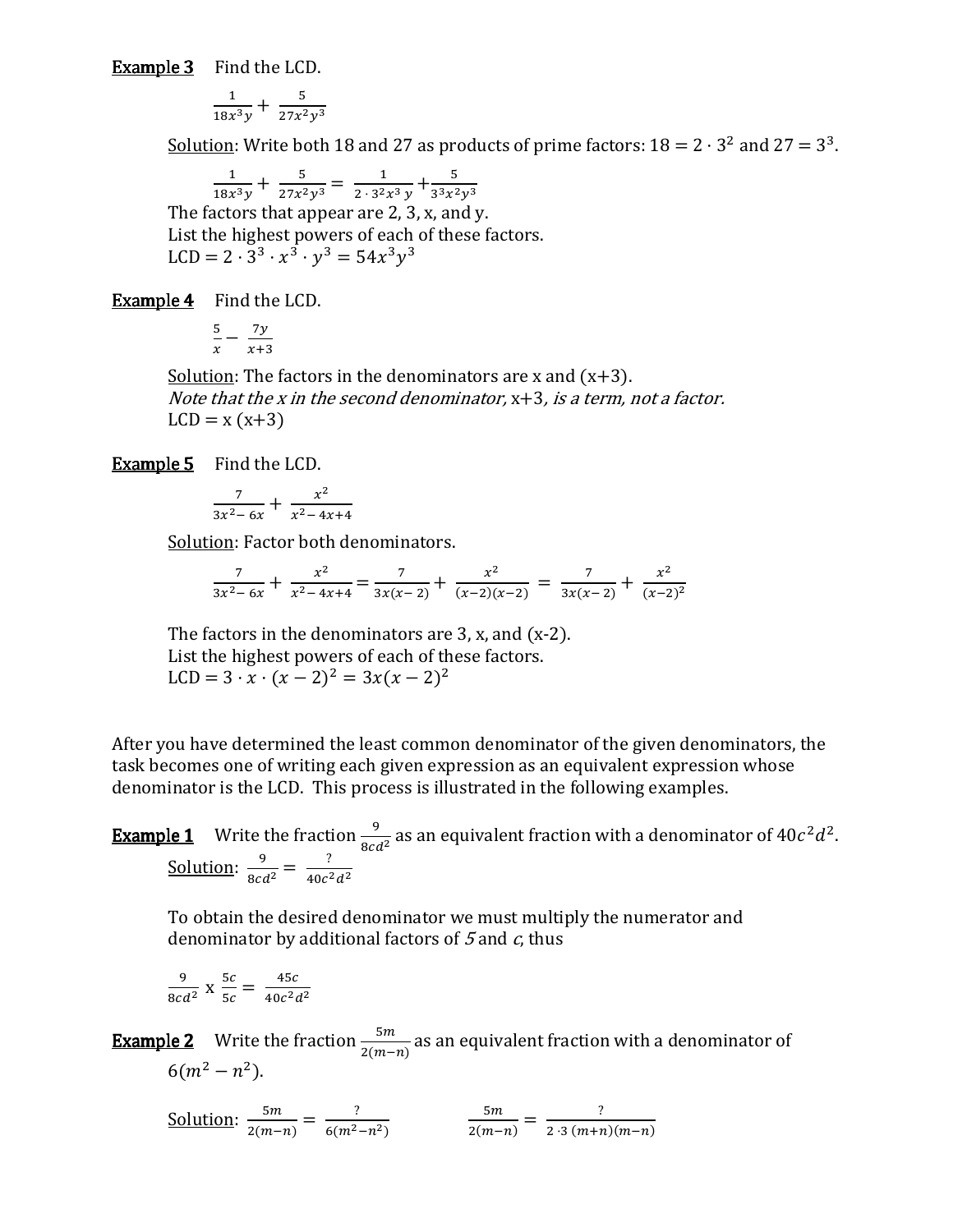We need additional factors of 3 and  $m+n$  in our denominator. Hence, we multiply the numerator and denominator by them to obtain the desired denominator. Thus

 $5m$  $\frac{5m}{2(m-n)}$  X  $\frac{3(m+n)}{3(m+n)}$  $\frac{3(m+n)}{3(m+n)} = \frac{15m(m+n)}{6(m+n)(m-n)}$  $\frac{15m(m+n)}{6(m+n)(m-n)}$  or  $\frac{15m(m+n)}{6(m^2-n^2)}$  $\frac{(m+n)}{6(m^2-n^2)}$ 

**Example 3** Write  $\frac{y}{y+2}$  as an equivalent fraction with a denominator of  $-2y^2 - 10y - 12$ .

Solution:  $-2y^2 - 10y - 12$  factors into  $-2(y+3)(y+2)$ . We must multiply the numerator and denominator by  $-2(y+3)$ . Hence

 $\mathcal{Y}$  $\frac{y}{y+2}$ x  $\frac{-2(y+3)}{-2(y+3)} = \frac{-2y(y+3)}{-2y^2-10y-}$  $\frac{2y(y+3)}{-2y^2-10y-12}$ 

The total process of adding or subtracting rational expressions uses finding the LCD and writing equivalent fractions. The complete list of steps is below.

| To Add or Subtract Two Rational Expressions with Unlike Denominators |                                                                       |  |
|----------------------------------------------------------------------|-----------------------------------------------------------------------|--|
|                                                                      | 1. Determine the LCD.                                                 |  |
|                                                                      | 2. Rewrite each fraction as an equivalent fraction with the LCD. This |  |
|                                                                      | is done by multiplying both the numerator and denominator of          |  |
|                                                                      | each fraction by any factors needed to obtain the LCD.                |  |
|                                                                      | 3. Add or subtract the numerators white maintaining the LCD.          |  |
|                                                                      | 4. When possible, factor the remaining numerator and simplify the     |  |
|                                                                      | fraction.                                                             |  |

## **Example 1** Add  $\frac{7}{x} + \frac{3}{y}$

Solution: First we determine the LCD. The LCD  $= xy$ .

We write each fraction with the LCD. We do this by multiplying **both** the numerator and denominator of **each** fraction by any factors needed to obtain the LCD.

In this problem, the fraction on the left must be multiplied by  $\frac{y}{y}$  and the fraction on the right must be multiplied by  $\frac{x}{x}$ .

&  $\frac{7}{x} + \frac{3}{y} = \frac{7}{x}$  $\frac{7}{x} \cdot \left(\frac{y}{y}\right) + \frac{3}{y} \cdot \left(\frac{x}{x}\right) = \frac{7y}{xy} + \frac{3x}{xy}$  $\frac{3x}{xy}$ 

By multiplying both the numerator and denominator by the same factor, we are in effect multiplying by 1, which does not change the value of the fraction, only its appearance. Thus, the new fraction is equivalent to the original fraction.

Now we add the numerators, while leaving the LCD alone.

 $7y$  $\frac{7y}{xy} + \frac{3x}{xy}$  $\frac{3x}{xy} = \frac{7y+3x}{xy}$  $\frac{x+3x}{xy}$  or  $\frac{3x+7y}{xy}$  $\frac{y}{xy}$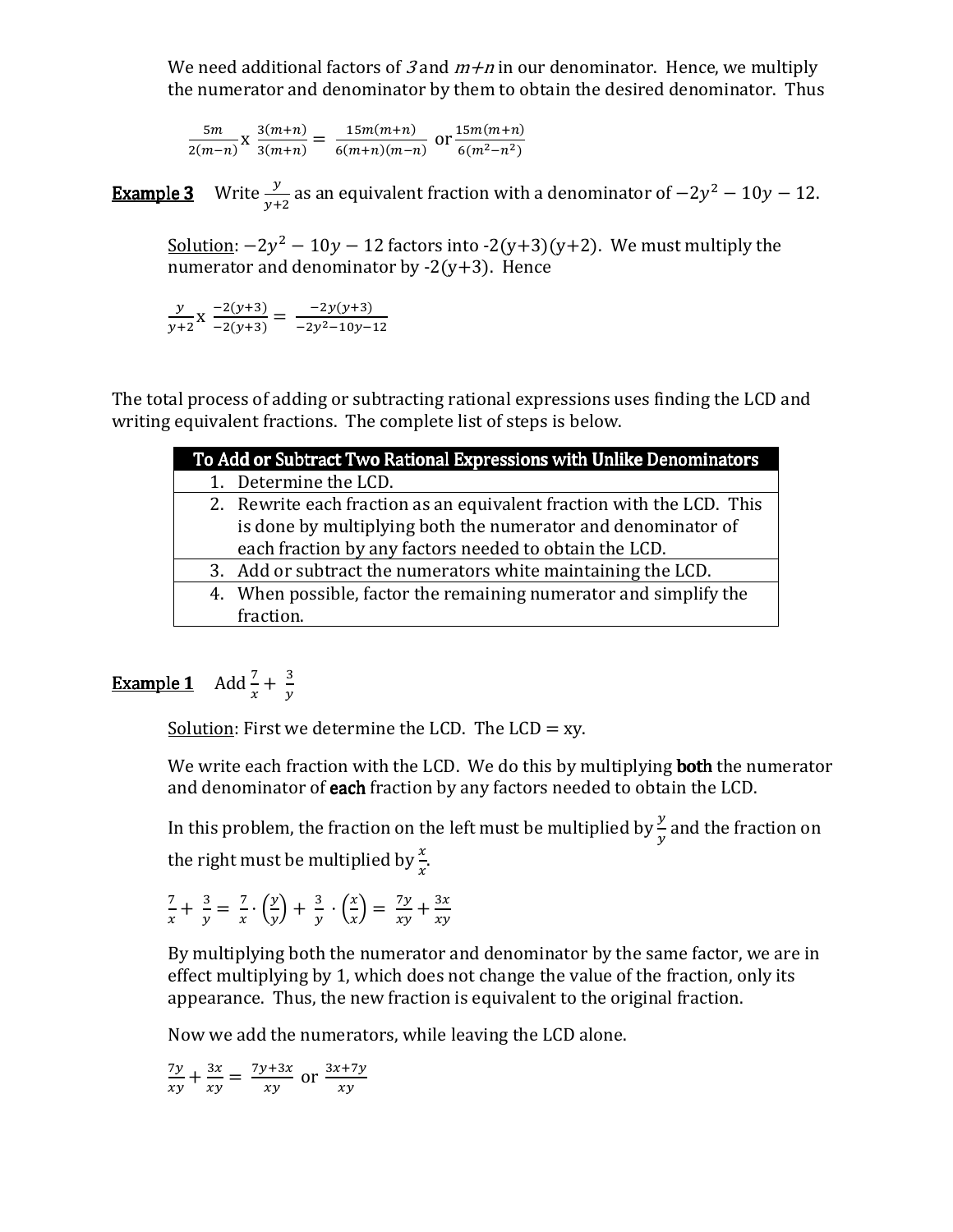**Example 2** Add  $\frac{5}{4x^2y} + \frac{3}{14xy^3}$ 

<u>Solution</u>: The LCD is 28 $x^2y^3$ . We must write each fraction with the denominator  $28x^2y^3$ . To do this, we multiply the fraction on the left by  $\frac{7y^2}{7y^2}$  and the fraction on the right by  $\frac{2x}{2x}$ .

$$
\frac{5}{4x^2y} + \frac{3}{14xy^3} = \frac{5}{4x^2y} \cdot \left(\frac{7y^2}{7y^2}\right) + \frac{3}{14xy^3} \cdot \left(\frac{2x}{2x}\right) = \frac{35y^2}{28x^2y^3} + \frac{6x}{28x^2y^3} = \frac{35y^2 + 6x}{28x^2y^3}
$$
 or  $\frac{6x + 35y^2}{28x^2y^3}$ 

In this example, we multiplied the first fraction by  $\frac{7y^2}{7y^2}$  $\frac{7y^2}{7y^2}$  and the second fraction by  $\frac{2x}{2x}$ to get two fractions with a common denominator. How did we know what to multiply each fraction by? You can determine this by observing the LCD and then determining what each denominator needs to be multiplied by to get the LCD. If this is not obvious, you can divide the LCD by the given denominator to determine what the numerator and denominator of each fraction should be multiplied by. In Example 2, the LCD is  $28x^2y^3$ . If we divide  $28x^2y^3$  by each given denominator,  $4x^2y$  and  $14xy^3$ , we can determine what the numerator and denominator of each respective fraction should be multiplied by.

$$
\frac{28x^2y^3}{4x^2y} = 7y^2 \qquad \qquad \frac{28x^2y^3}{14xy^3} = 2x
$$

Thus,  $\frac{5}{4x^2y}$  should be multiplied by  $\frac{7y^2}{7y^2}$  and  $\frac{3}{14xy^3}$  should be multiplied by  $\frac{2x}{2x}$  to obtain the LCD  $28x^2y^3$ .

#### **Example 3** Subtract  $\frac{x}{x+5} - \frac{2}{x-5}$  $x-3$

<u>Solution</u>: The LCD is  $(x+5)(x-3)$ . The fraction on the left must be multiplied by  $\frac{x-3}{x-3}$ to obtain the LCD. The fraction on the right must be multiplied by  $\frac{x+5}{x+5}$  to obtain the LCD.

$$
\frac{x}{x+5} - \frac{2}{x-3} = \frac{x}{x+5} \cdot \left(\frac{x-3}{x-3}\right) - \frac{2}{x-3} \cdot \left(\frac{x+5}{x+5}\right)
$$
\n
$$
= \frac{x(x-3)}{(x-3)(x+5)} - \frac{2(x+5)}{(x-3)(x+5)}
$$
\nRewrite each fraction as an equivalent fraction with the LCD.\n
$$
= \frac{x^2 - 3x}{(x-3)(x+5)} - \frac{2x+10}{(x-3)(x+5)}
$$
\nDistributive property.\n
$$
= \frac{(x^2 - 3x) - (2x+10)}{(x-3)(x+5)}
$$
\nWrite as a single fraction.\n
$$
= \frac{x^2 - 3x - 2x - 10}{(x-3)(x+5)}
$$
\nRemove parentheses in the numerator.\n
$$
= \frac{x^2 - 5x - 10}{(x-3)(x+5)}
$$
\nCombine like terms in the numerator.

When adding or subtracting fractions whose denominators are opposites (and therefore differ only in signs), multiply both the numerator *and* denominator of *either* of the fractions by -1. Then both fractions will have the same denominator.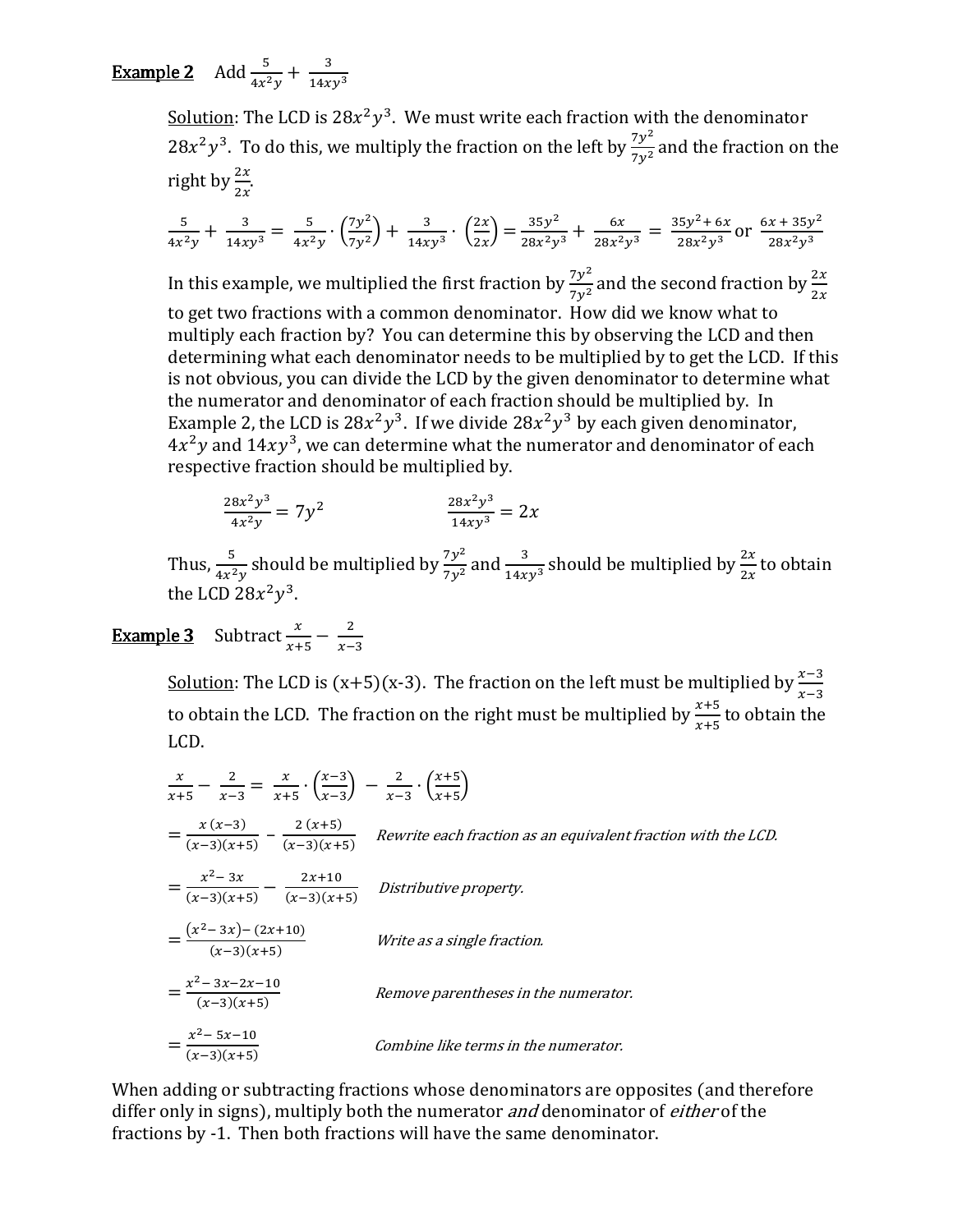# **Example 4** Add  $\frac{6}{x-2} + \frac{x+3}{2-x}$

Solution: Since the denominators differ only in sign, we may multiply both the numerator and denominator of either fraction by -1 to obtain the common denominator  $x - 2$ .

$$
\frac{6}{x-2} + \frac{x+3}{2-x} = \frac{6}{x-2} + \frac{x+3}{2-x} \cdot \left(\frac{-1}{-1}\right)
$$
  
= 
$$
\frac{6}{x-2} + \frac{-x-3}{x-2} = \frac{6+(-x-3)}{x-2} = \frac{6-x-3}{x-2} = \frac{-x+3}{x-2}
$$

**Example 5** Subtract  $\frac{5}{x^2-5x} - \frac{x}{5x-25}$ 

Solution: 
$$
\frac{5}{x^2 - 5x} - \frac{x}{5x - 25} = \frac{5}{x(x - 5)} - \frac{x}{5(x - 5)} = \frac{5}{x(x - 5)} \cdot (\frac{5}{5}) - \frac{x}{5x - 25} \cdot (\frac{x}{x})
$$

$$
= \frac{25}{5x(x-5)} - \frac{x^2}{5x(x-5)} = \frac{25-x^2}{5x(x-5)} = \frac{(5-x)(5+x)}{5x(x-5)} = \frac{-1(x+5)(x+5)}{5x(x-5)} = \frac{-1(x+5)}{5x} \text{ or } -\frac{x+5}{5x}
$$

**Example 6** Combine  $x - \frac{1}{y} - \frac{x^2}{x-y}$ 

Solution: 
$$
x - \frac{1}{y} - \frac{x^2}{x - y} = x \cdot \left(\frac{y(x - y)}{y(x - y)}\right) - \frac{1}{y} \cdot \left(\frac{x - y}{x - y}\right) - \frac{x^2}{x - y} \cdot \left(\frac{y}{y}\right)
$$
  

$$
= \frac{x^2y - xy^2}{y(x - y)} - \frac{x - y}{y(x - y)} - \frac{x^2y}{y(x - y)} = \frac{x^2y - xy^2 - x + y - x^2y}{y(x - y)} = \frac{-xy^2 - x + y}{y(x - y)}
$$

### **AVOIDING COMMON ERRORS**

A common error in an addition or subtraction problem is to add or subtract the numerators and the denominators.



Remember that to add or subtract fraction, you must first have a common denominator. Then you add or subtract the numerators while maintaining the common denominator.

Another common mistake is to treat an addition or subtraction problem as a multiplication problem. You can divide out common factors only when *multiplying* expressions, not when adding or subtracting them.

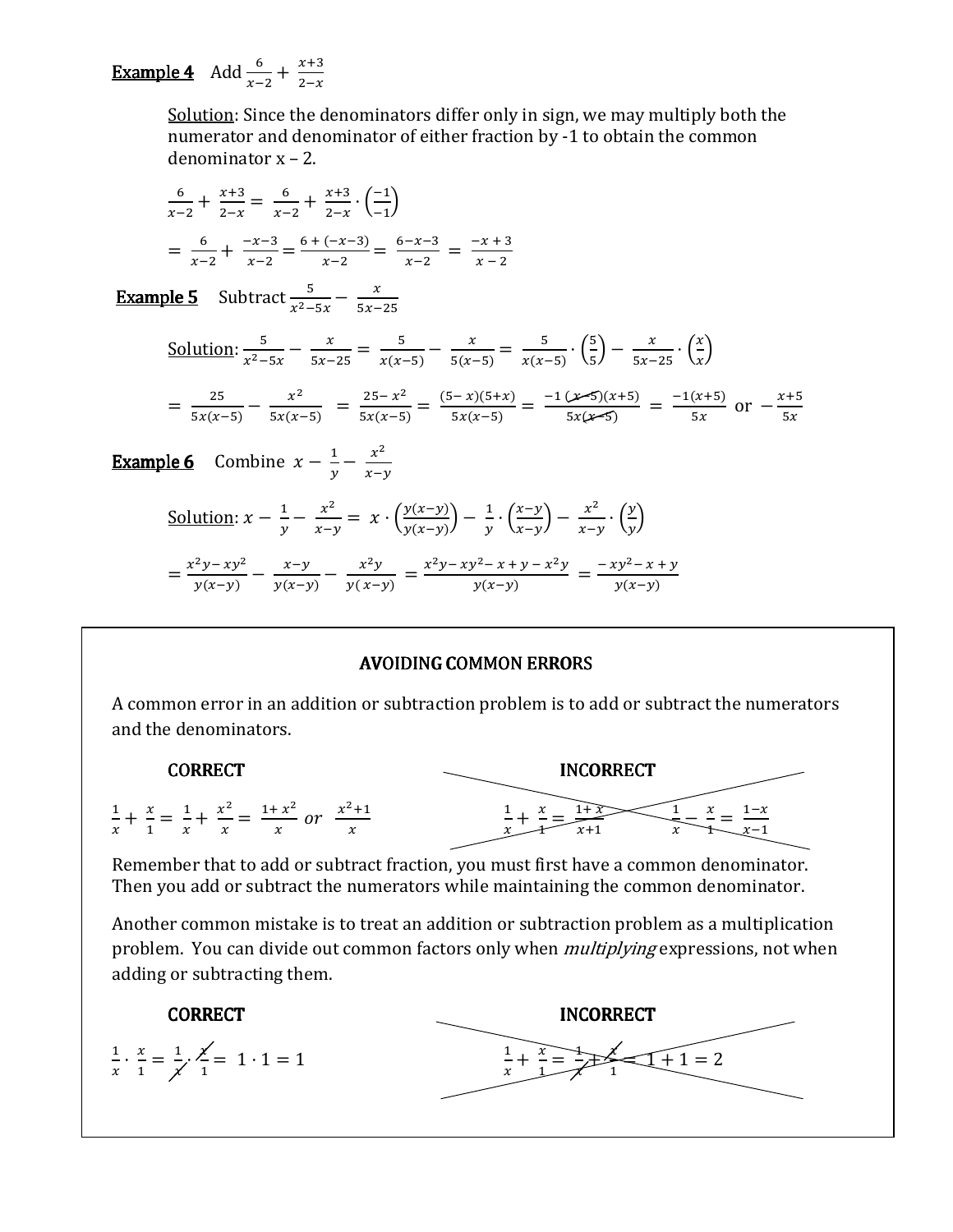### ADDING & SUBTRACTING RATIONAL EXPRESSIONS PRACTICE

| 1.  | $\frac{x-4}{3} + \frac{5x}{3}$                            |
|-----|-----------------------------------------------------------|
| 2.  | $\frac{2x+5}{7} - \frac{x}{7}$                            |
| 3.  | $\frac{8}{r} + \frac{x+9}{x}$                             |
| 4.  | $\frac{3x-8}{4x} + \frac{-x+8}{4x}$                       |
| 5.  | $\frac{3x-6}{24x} + \frac{3x+6}{24x}$                     |
| 6.  | $\frac{2x+3}{x+5} - \frac{x-3}{x+5}$                      |
| 7.  | $\frac{2x+3}{x+4} - \frac{x-7}{x+4}$<br>$x+4$             |
| 8.  | $\frac{8}{3(x+8)} + \frac{4}{3(x+8)}$                     |
| 9.  | $\frac{3}{2(x-9)} + \frac{9}{2(x-9)}$                     |
| 10. | $\frac{7}{3(x-1)} + \frac{5}{3(x-1)}$                     |
| 11. | $\frac{4x+7}{x+5} - \frac{x-6}{x+5}$                      |
| 12. | $\frac{-2x+1}{x^2-4} - \frac{-3x-1}{x^2-4}$               |
| 13. | $\frac{5x+1}{x^2-64} - \frac{4x-7}{x^2-64}$               |
| 14. | $\frac{2x^2+7x-3}{x^2+4x-12}-\frac{2x^2+6x-1}{x^2+4x-12}$ |
| 15. | $\frac{3x-4}{x^2-5x+4} + \frac{3-2x}{x^2-5x+4}$           |
| 16. | $\frac{5x-4}{x^2-6x-7} + \frac{5-4x}{x^2-6x-7}$           |
| 17. | $\frac{3x-8}{x^2-9}-\frac{2x-5}{x^2-9}$                   |
| 18. | $\frac{4x-7}{x^2-25} - \frac{3x-2}{x^2-25}$               |
|     | 19. $rac{2}{3x} + \frac{4}{x}$                            |
|     | 20. $\frac{6}{x} + \frac{7}{5x^2}$                        |
|     | 21. $\frac{3}{x} + \frac{6}{7x^2}$                        |
|     | 22. $rac{4}{x} + \frac{7}{6x^2}$                          |
|     | 23. $rac{6}{5x^3y} - \frac{1}{2x^2y^3}$                   |
|     | 24. $rac{5}{xy} + \frac{7}{2x^2}$                         |
|     | 25. $2x + \frac{x}{y}$                                    |

| 26. $\frac{5x-3}{4x} - \frac{1}{6x}$                               |
|--------------------------------------------------------------------|
| 27. $rac{7}{3x} - \frac{4}{5x^2}$                                  |
| 28. $\frac{5}{r}+8$                                                |
| 29. $7-\frac{4}{r-9}$                                              |
| 30. $\frac{x-1}{x-2} - \frac{x^2+4x-4}{x^2+4x-12}$                 |
| 31. $\frac{x+2}{x-6} - \frac{x^2+5x+14}{x^2-2x-24}$                |
| 32. $\frac{x+2}{x-7} - \frac{x^2+4x+13}{x^2-4x-21}$                |
| 33. $\frac{x-4}{x^2+5x+6} + \frac{x-1}{x^2-4}$                     |
| 34. $\frac{x-4}{x^2+4x+3} - \frac{x-1}{x^2-9}$                     |
| 35. $\frac{x-4}{x^2+3x+2} + \frac{x+3}{x^2-4}$                     |
| 36. $-\frac{x-2}{x^2-2x-8}-\frac{x-1}{x^2-4}$                      |
| 37. $\frac{x+5}{x^2+3x-4} + \frac{x+2}{x^2-1}$                     |
| 38. $\frac{x+1}{x^2+6x+9} + \frac{x-4}{x^2-9}$                     |
| 39. $\frac{3x-1}{x^2+2x-3} - \frac{x+4}{x^2-9}$                    |
| 40. $\frac{3x-2}{x^2+2x-24}-\frac{x-3}{x^2-16}$                    |
| 41. $\frac{2}{r^2-5r+4} + \frac{-2}{r^2-4}$                        |
| 42. $rac{3}{x^2-7x+6} + \frac{-3}{x^2-9}$                          |
| 43. $3 + \frac{x}{x+2} - \frac{2}{x^2-4}$                          |
| 44. 2 + $\frac{x}{x-3} - \frac{3}{x^2-9}$                          |
| 45. $rac{1}{x+1} - \frac{x}{x-2} + \frac{x^2+2}{x^2-x-2}$          |
| 46. $\frac{2}{x+3} - \frac{x}{x-1} + \frac{x^2+2}{x^2+2x-2}$       |
| 47. $\frac{4x}{x^2-1} + \frac{3x}{1-x} - \frac{4}{x-1}$            |
| 48. $rac{5x}{1-2x} - \frac{2x}{2x+1} + \frac{3}{4x^2-1}$           |
| 49. $rac{1}{x^2+5x+6} - \frac{2}{x^2+3x+2} + \frac{1}{x^2-3x-4}$   |
| 50. $\frac{2}{x^2-5x+6} - \frac{4}{x^2-2x-3} + \frac{2}{x^2+4x+3}$ |